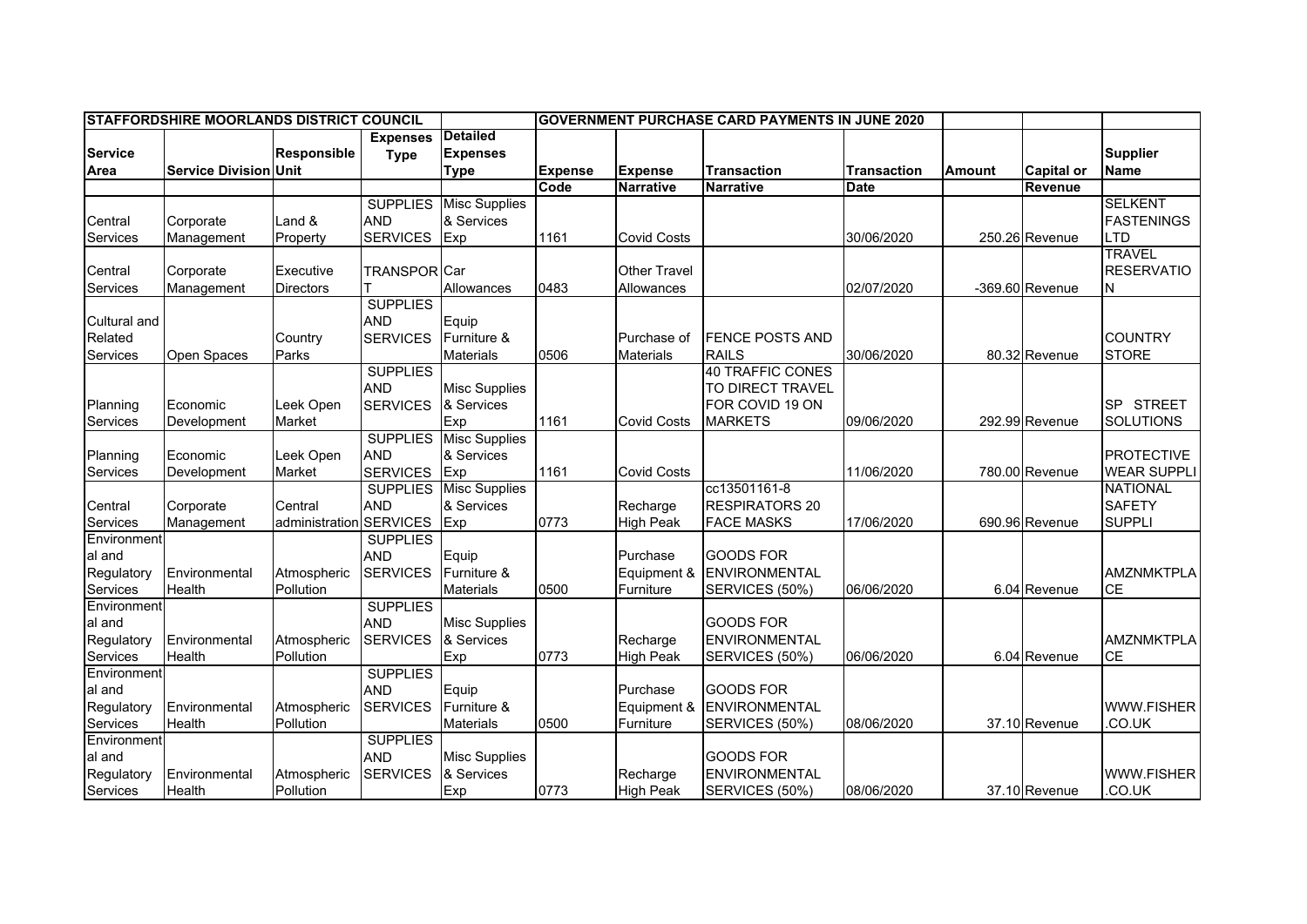| Environment     |               |                    | <b>SUPPLIES</b>   |                      |      |                  |                      |            |                |                    |
|-----------------|---------------|--------------------|-------------------|----------------------|------|------------------|----------------------|------------|----------------|--------------------|
| al and          |               |                    | <b>AND</b>        | Equip                |      | Purchase         | <b>GOODS FOR</b>     |            |                | <b>AMZNMKTPLA</b>  |
| Regulatory      | Environmental | Atmospheric        | <b>SERVICES</b>   | Furniture &          |      | Equipment &      | ENVIRONMENTAL        |            |                | <b>CE</b>          |
| Services        | Health        | Pollution          |                   | <b>Materials</b>     | 0500 | Furniture        | SERVICES (50%)       | 08/06/2020 | 165.75 Revenue | AMAZON.CO          |
| Environment     |               |                    | <b>SUPPLIES</b>   |                      |      |                  |                      |            |                |                    |
| al and          |               |                    | <b>AND</b>        | <b>Misc Supplies</b> |      |                  | <b>GOODS FOR</b>     |            |                | <b>AMZNMKTPLA</b>  |
| Regulatory      | Environmental | Atmospheric        | <b>SERVICES</b>   | & Services           |      | Recharge         | <b>ENVIRONMENTAL</b> |            |                | <b>CE</b>          |
| Services        | Health        | Pollution          |                   | Exp                  | 0773 | <b>High Peak</b> | SERVICES (50%)       | 08/06/2020 | 165.74 Revenue | AMAZON.CO          |
|                 |               |                    |                   | Indirect             |      |                  | <b>LONG SERVICE</b>  |            |                |                    |
| Central         | Corporate     |                    | EMPLOYEE employee |                      |      | Long Service     | AWARD an employee    |            |                | <b>STOKE CITY</b>  |
| Services        | Management    | Personnel          | S                 | expenses             | 0097 | Awards           | (50%)                | 11/06/2020 | 50.00 Revenue  | <b>FOOTBALL CL</b> |
|                 |               |                    | <b>SUPPLIES</b>   | <b>Misc Supplies</b> |      |                  | <b>LONG SERVICE</b>  |            |                |                    |
| Central         | Corporate     |                    | <b>AND</b>        | & Services           |      | Recharge         | AWARD an employee    |            |                | <b>STOKE CITY</b>  |
| <b>Services</b> | Management    | Personnel          | <b>SERVICES</b>   | Exp                  | 0773 | <b>High Peak</b> | (50%)                | 11/06/2020 | 50.00 Revenue  | <b>FOOTBALL CL</b> |
|                 |               |                    |                   | Indirect             |      |                  | <b>LONG SERVICE</b>  |            |                |                    |
| Central         | Corporate     |                    | EMPLOYEE employee |                      |      | Long Service     | AWARD an employee    |            |                | MARKS&SPEN         |
| Services        | Management    | Personnel          | S                 | expenses             | 0097 | Awards           | (50%)                | 19/06/2020 | 114.25 Revenue | <b>CER PLC</b>     |
|                 |               |                    | <b>SUPPLIES</b>   | <b>Misc Supplies</b> |      |                  | <b>LONG SERVICE</b>  |            |                |                    |
| Central         | Corporate     |                    | <b>AND</b>        | & Services           |      | Recharge         | AWARD an employee    |            |                | MARKS&SPEN         |
| Services        | Management    | Personnel          | <b>SERVICES</b>   | Exp                  | 0773 | <b>High Peak</b> | (50%                 | 19/06/2020 | 114.25 Revenue | <b>CER PLC</b>     |
|                 |               |                    |                   |                      |      |                  |                      |            |                |                    |
|                 |               |                    | <b>EMPLOYEE</b>   |                      |      |                  |                      |            |                |                    |
|                 |               |                    | S                 | Indirect             |      |                  | <b>LONG SERVICE</b>  |            |                | AMAZON.CO.         |
| Central         | Corporate     |                    |                   | employee             |      | Long Service     | AWARD an employee    |            |                | <b>UK</b>          |
| <b>Services</b> | Management    | Personnel          |                   | expenses             | 0097 | Awards           | (50%)                | 24/06/2020 | 112.50 Revenue | DM01W9KS5          |
|                 |               |                    | <b>SUPPLIES</b>   | <b>Misc Supplies</b> |      |                  | LONG SERVICE         |            |                | AMAZON.CO.         |
| Central         | Corporate     |                    | <b>AND</b>        | & Services           |      | Recharge         | AWARD an employee    |            |                | <b>UK</b>          |
| Services        | Management    | Personnel          | <b>SERVICES</b>   | Exp                  | 0773 | <b>High Peak</b> | (50%)                | 24/06/2020 | 112.50 Revenue | DM01W9KS5          |
|                 |               |                    | <b>SUPPLIES</b>   | <b>Misc Supplies</b> |      |                  | <b>INATECK IPAD</b>  |            |                | <b>AMZNMKTPLA</b>  |
| Central         | Corporate     |                    | <b>AND</b>        | & Services           |      | Recharge         | <b>KEYBOARDS X3</b>  |            |                | <b>CE</b>          |
| <b>Services</b> | Management    | <b>IT Services</b> | <b>SERVICES</b>   | Exp                  | 0773 | <b>High Peak</b> | 1360/1162 (50%)      | 04/06/2020 | 46.84 Revenue  | AMAZON.CO          |
|                 |               |                    | <b>SUPPLIES</b>   |                      |      |                  |                      |            |                |                    |
|                 |               |                    | <b>AND</b>        | <b>Misc Supplies</b> |      |                  | <b>INATECK IPAD</b>  |            |                | <b>AMZNMKTPLA</b>  |
| Central         | Corporate     |                    | <b>SERVICES</b>   | & Services           |      | Covid            | <b>KEYBOARDS X 3</b> |            |                | <b>CE</b>          |
| <b>Services</b> | Management    | <b>IT Services</b> |                   | Exp                  | 1162 | Recovery         | (50%)                | 04/06/2020 | 46.84 Revenue  | AMAZON.CO          |
|                 |               |                    | <b>SUPPLIES</b>   |                      |      |                  |                      |            |                |                    |
|                 |               |                    | <b>AND</b>        |                      |      |                  | <b>RETURNED - HP</b> |            |                |                    |
|                 |               |                    | <b>SERVICES</b>   | <b>Misc Supplies</b> |      |                  | ELITEPAD 1000 G2     |            |                | <b>PAYPAL</b>      |
| Central         | Corporate     |                    |                   | & Services           |      | Recharge         | TABLET BATTERY X     |            |                | <b>MYCARTWOR</b>   |
| Services        | Management    | <b>IT Services</b> |                   | Exp                  | 0773 | <b>High Peak</b> | 4 (13601162) (50%)   | 05/06/2020 | -57.62 Revenue | LD EB              |
|                 |               |                    |                   |                      |      |                  |                      |            |                |                    |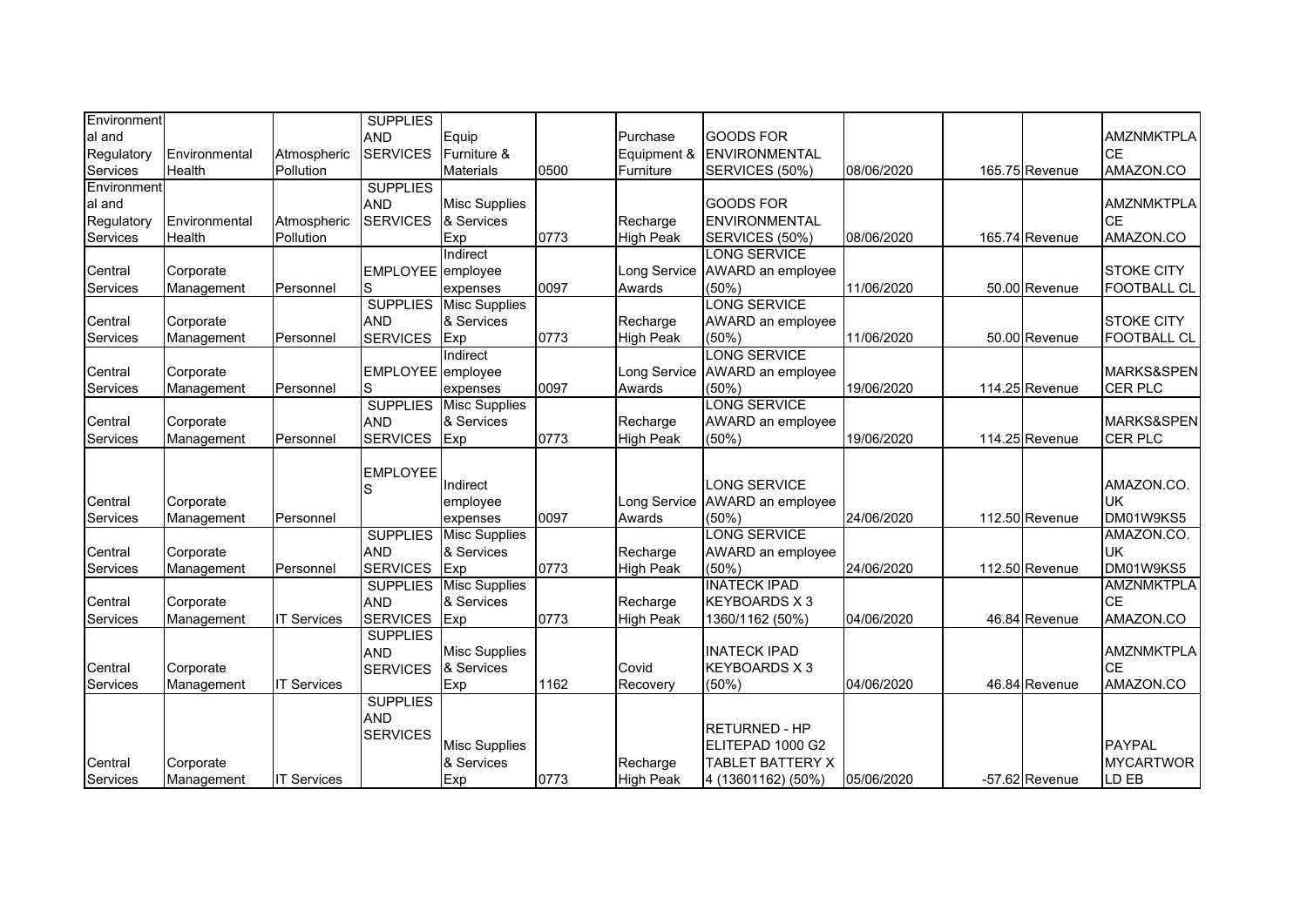|                 |             |                    | <b>SUPPLIES</b> |                      |      |                  | <b>RETURNED - HP</b>          |            |                |                  |
|-----------------|-------------|--------------------|-----------------|----------------------|------|------------------|-------------------------------|------------|----------------|------------------|
|                 |             |                    | <b>AND</b>      | <b>Misc Supplies</b> |      |                  | ELITEPAD 1000 G2              |            |                | PAYPAL           |
| Central         | Corporate   |                    | <b>SERVICES</b> | & Services           |      | Covid            | <b>TABLET BATTERY X</b>       |            |                | <b>MYCARTWOR</b> |
| Services        | Management  | <b>IT Services</b> |                 | Exp                  | 1162 | Recovery         | 4 (50%)                       | 05/06/2020 | -57.62 Revenue | LD EB            |
|                 |             |                    | <b>SUPPLIES</b> |                      |      |                  | HP ELITEPAD 1000              |            |                |                  |
|                 |             |                    | <b>AND</b>      | <b>Misc Supplies</b> |      |                  | <b>G2 TABLET</b>              |            |                | <b>PAYPAL</b>    |
| Central         | Corporate   |                    | <b>SERVICES</b> | & Services           |      | Recharge         | <b>BATTERY X 11</b>           |            |                | <b>MYCARTWOR</b> |
| Services        | Management  | <b>IT Services</b> |                 | Exp                  | 0773 | <b>High Peak</b> | $(1360/1162)$ (50%)           | 04/06/2020 | 158.46 Revenue | LD EB            |
|                 |             |                    | <b>SUPPLIES</b> |                      |      |                  |                               |            |                |                  |
|                 |             |                    | <b>AND</b>      | <b>Misc Supplies</b> |      |                  | HP ELITEPAD 1000              |            |                | <b>PAYPAL</b>    |
| Central         | Corporate   |                    | <b>SERVICES</b> | & Services           |      | Covid            | <b>G2 TABLET</b>              |            |                | <b>MYCARTWOR</b> |
| Services        | Management  | <b>IT Services</b> |                 | Exp                  | 1162 | Recovery         | BATTERY X 11 (50%) 04/06/2020 |            | 158.45 Revenue | LD EB            |
|                 |             |                    |                 |                      |      |                  | <b>RETURNED - HP</b>          |            |                |                  |
|                 |             |                    | <b>SUPPLIES</b> | <b>Misc Supplies</b> |      |                  | ELITEPAD 1000 G2              |            |                | <b>PAYPAL</b>    |
| Central         | Corporate   |                    | <b>AND</b>      | & Services           |      | Recharge         | <b>TABLET BATTERY X</b>       |            |                | <b>MYCARTWOR</b> |
| Services        | Management  | <b>IT Services</b> | <b>SERVICES</b> | Exp                  | 0773 | <b>High Peak</b> | 4 (13601162) (50%)            | 04/06/2020 | 57.62 Revenue  | LD EB            |
|                 |             |                    |                 |                      |      |                  | <b>RETURNED - HP</b>          |            |                |                  |
|                 |             |                    | <b>SUPPLIES</b> | <b>Misc Supplies</b> |      |                  | ELITEPAD 1000 G2              |            |                | <b>PAYPAL</b>    |
| Central         | Corporate   |                    | <b>AND</b>      | & Services           |      | Covid            | <b>TABLET BATTERY X</b>       |            |                | <b>MYCARTWOR</b> |
| Services        | Management  | <b>IT Services</b> | <b>SERVICES</b> | Exp                  | 1162 | Recovery         | 4 (50%)                       | 04/06/2020 | 57.62 Revenue  | LD EB            |
|                 |             |                    |                 |                      |      |                  |                               |            |                |                  |
|                 |             |                    |                 |                      |      |                  | <b>REFUNDED - 10W</b>         |            |                |                  |
|                 |             |                    | <b>SUPPLIES</b> | <b>Misc Supplies</b> |      |                  | <b>ADAPTER CHARGER</b>        |            |                |                  |
| Central         | Corporate   |                    | <b>AND</b>      | & Services           |      | Recharge         | FOR HP ELITEPAD               |            |                | PAYPAL           |
| <b>Services</b> | Management  | <b>IT Services</b> | <b>SERVICES</b> | Exp                  | 0773 | <b>High Peak</b> | 6360/0773 (50%)               | 04/06/2020 | 222.48 Revenue | <b>LINQI0617</b> |
|                 |             |                    |                 |                      |      |                  | <b>REFUNDED - 10W</b>         |            |                |                  |
|                 |             |                    | <b>SUPPLIES</b> | <b>Misc Supplies</b> |      |                  | <b>ADAPTER CHARGER</b>        |            |                |                  |
| Central         | Corporate   |                    | <b>AND</b>      | & Services           |      | Covid            | FOR HP ELITEPAD               |            |                | <b>PAYPAL</b>    |
| <b>Services</b> | Management  | <b>IT Services</b> | <b>SERVICES</b> | Exp                  | 1162 | Recovery         | $(50\%)$                      | 04/06/2020 | 222.47 Revenue | <b>LINQI0617</b> |
|                 |             |                    | <b>SUPPLIES</b> | <b>Misc Supplies</b> |      |                  | <b>CPC MULTI</b>              |            |                |                  |
| Central         | Corporate   |                    | <b>AND</b>      | & Services           |      | Recharge         | <b>PURCHASE</b>               |            |                | <b>PREMIER</b>   |
| Services        | Management  | <b>IT Services</b> | <b>SERVICES</b> | Exp                  | 0773 | <b>High Peak</b> | (63600773) (50%)              | 08/06/2020 | 114.85 Revenue | <b>FARNELL</b>   |
|                 |             |                    | <b>SUPPLIES</b> | <b>Misc Supplies</b> |      |                  |                               |            |                |                  |
| Central         | Corporate   |                    | <b>AND</b>      | & Services           |      | Covid            | <b>CPC MULTI</b>              |            |                | <b>PREMIER</b>   |
| <b>Services</b> | Management  | <b>IT Services</b> | <b>SERVICES</b> | Exp                  | 1162 | Recovery         | PURCHASE (50%)                | 08/06/2020 | 114.84 Revenue | <b>FARNELL</b>   |
|                 |             |                    | <b>SUPPLIES</b> | <b>Misc Supplies</b> |      |                  | <b>FLASH MULIT</b>            |            |                | AMAZON.CO.       |
| Planning        | Economic    | Leek Open          | <b>AND</b>      | & Services           |      | Covid            | PURPOSE SPRAY                 |            |                | UK               |
| Services        | Development | Market             | <b>SERVICES</b> | Exp                  | 1162 | Recovery         | (BLEACH)                      | 09/06/2020 | 13.89 Revenue  | DH2HD7VH5        |
|                 |             |                    | <b>SUPPLIES</b> | <b>Misc Supplies</b> |      |                  | <b>FLASH MULIT</b>            |            |                | AMAZON.CO.       |
| Planning        | Economic    | Leek Open          | <b>AND</b>      | & Services           |      | Covid            | PURPOSE SPRAY                 |            |                | <b>UK</b>        |
| Services        | Development | Market             | <b>SERVICES</b> | Exp                  | 1162 | Recovery         | (BLEACH)                      | 09/06/2020 | 16.66 Revenue  | <b>RM7CQ99I5</b> |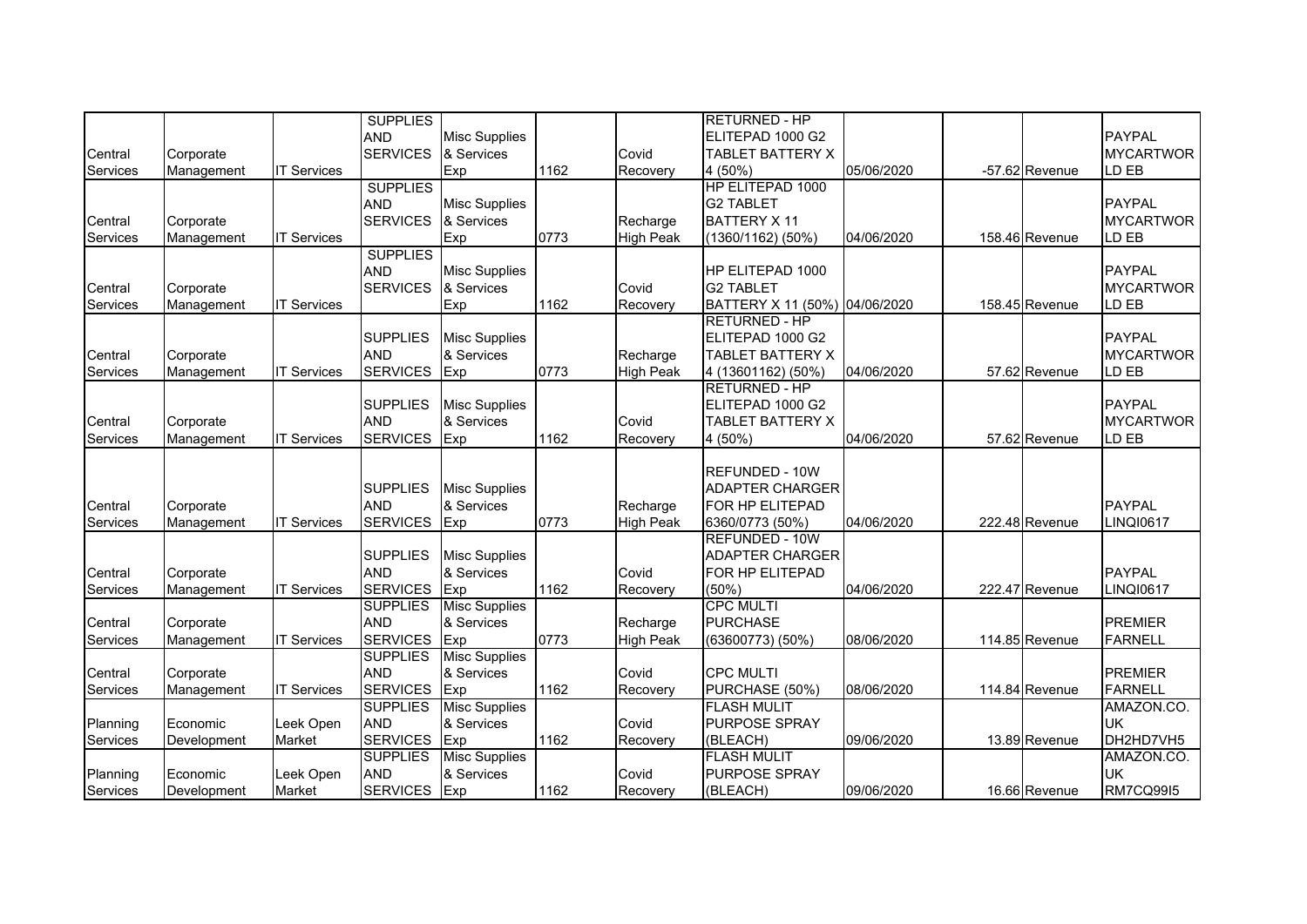|                 |             |                    | <b>SUPPLIES</b> | <b>Misc Supplies</b> |      |                  | <b>FLASH MULIT</b>    |            |                |                    |
|-----------------|-------------|--------------------|-----------------|----------------------|------|------------------|-----------------------|------------|----------------|--------------------|
| Planning        | Economic    | Leek Open          | <b>AND</b>      | & Services           |      | Covid            | <b>PURPOSE SPRAY</b>  |            |                | AMAZON.CO.         |
| Services        | Development | Market             | <b>SERVICES</b> | Exp                  | 1162 | Recovery         | (BLEACH)              | 09/06/2020 | 13.88 Revenue  | UK PB2VI5JL5       |
|                 |             |                    | <b>SUPPLIES</b> | <b>Misc Supplies</b> |      |                  | <b>FLASH MULIT</b>    |            |                | AMAZON.CO.         |
| Planning        | Economic    | Leek Open          | <b>AND</b>      | & Services           |      | Covid            | <b>PURPOSE SPRAY</b>  |            |                | <b>UK</b>          |
| Services        | Development | Market             | <b>SERVICES</b> | Exp                  | 1162 | Recovery         | (BLEACH)              | 09/06/2020 | 13.88 Revenue  | TO1H98GK5          |
|                 |             |                    | <b>SUPPLIES</b> | <b>Misc Supplies</b> |      |                  | <b>SAMSUNG GALAXY</b> |            |                |                    |
| Central         | Corporate   |                    | <b>AND</b>      | & Services           |      | Recharge         | A10 CASES X 3         |            |                | AMZNMKTPLA         |
| <b>Services</b> | Management  | <b>IT Services</b> | <b>SERVICES</b> | Exp                  | 0773 | <b>High Peak</b> | 1360/0845 (50%)       | 10/06/2020 | 9.56 Revenue   | <b>CE</b>          |
|                 |             |                    | <b>SUPPLIES</b> | <b>Misc Supplies</b> |      |                  | <b>SAMSUNG GALAXY</b> |            |                |                    |
| Central         | Corporate   |                    | <b>AND</b>      | & Services           |      | Covid            | A10 CASES X 3         |            |                | <b>AMZNMKTPLA</b>  |
| Services        | Management  | <b>IT Services</b> | <b>SERVICES</b> | Exp                  | 1162 | Recovery         | (50%)                 | 10/06/2020 | 9.56 Revenue   | <b>CE</b>          |
|                 |             |                    | <b>SUPPLIES</b> | <b>Misc Supplies</b> |      |                  |                       |            |                | AMAZON.CO.         |
| Central         | Corporate   |                    | <b>AND</b>      | & Services           |      | Recharge         | LAPTOP BAG 15'        |            |                | <b>UK</b>          |
| Services        | Management  | <b>IT Services</b> | <b>SERVICES</b> | Exp                  | 0773 | <b>High Peak</b> | 13601162 (50%)        | 11/06/2020 | 7.92 Revenue   | 9535P4AN5          |
|                 |             |                    | <b>SUPPLIES</b> | <b>Misc Supplies</b> |      |                  |                       |            |                | AMAZON.CO.         |
| Central         | Corporate   |                    | <b>AND</b>      | & Services           |      | Covid            | LAPTOP BAG 15'        |            |                | <b>UK</b>          |
| Services        | Management  | <b>IT Services</b> | <b>SERVICES</b> | Exp                  | 1162 | Recovery         | (50%)                 | 11/06/2020 | 7.91 Revenue   | 9535P4AN5          |
|                 |             |                    | <b>SUPPLIES</b> | <b>Misc Supplies</b> |      |                  |                       |            |                | AMAZON.CO.         |
| Central         | Corporate   |                    | <b>AND</b>      | & Services           |      | Recharge         | <b>LAPTOP BAG 15'</b> |            |                | <b>UK</b>          |
| Services        | Management  | <b>IT Services</b> | <b>SERVICES</b> | Exp                  | 0773 | <b>High Peak</b> | 13601162 (50%)        | 11/06/2020 | 7.92 Revenue   | 2Y32B9B25          |
|                 |             |                    | <b>SUPPLIES</b> | <b>Misc Supplies</b> |      |                  |                       |            |                | AMAZON.CO.         |
| Central         | Corporate   |                    | <b>AND</b>      | & Services           |      | Covid            | <b>LAPTOP BAG 15'</b> |            |                | <b>UK</b>          |
| Services        | Management  | <b>IT Services</b> | <b>SERVICES</b> | Exp                  | 1162 | Recovery         | (50%)                 | 11/06/2020 | 7.91 Revenue   | 2Y32B9B25          |
|                 |             |                    | <b>SUPPLIES</b> | <b>Misc Supplies</b> |      |                  |                       |            |                |                    |
| Central         | Corporate   |                    | <b>AND</b>      | & Services           |      | Recharge         | <b>HP LAPTOP -</b>    |            |                | <b>BUYITDIRECT</b> |
| Services        | Management  | <b>IT Services</b> | <b>SERVICES</b> | Exp                  | 0773 | <b>High Peak</b> | 1360/1162 (50%)       | 11/06/2020 | 222.15 Revenue | <b>COUK</b>        |
|                 |             |                    | <b>SUPPLIES</b> | <b>Misc Supplies</b> |      |                  |                       |            |                |                    |
| Central         | Corporate   |                    | <b>AND</b>      | & Services           |      | Covid            |                       |            |                | <b>BUYITDIRECT</b> |
| Services        | Management  | <b>IT Services</b> | <b>SERVICES</b> | Exp                  | 1162 | Recovery         | HP LAPTOP (50%)       | 11/06/2020 | 222.16 Revenue | <b>COUK</b>        |
|                 |             |                    | <b>SUPPLIES</b> | <b>Misc Supplies</b> |      |                  | <b>AMAZON MULTI</b>   |            |                |                    |
| Central         | Corporate   |                    | <b>AND</b>      | & Services           |      | Recharge         | <b>PURCHASE -</b>     |            |                | <b>AMZNMKTPLA</b>  |
| Services        | Management  | <b>IT Services</b> | <b>SERVICES</b> | Exp                  | 0773 | <b>High Peak</b> | 1360/1162 (50%)       | 14/06/2020 | 44.83 Revenue  | <b>CE</b>          |
|                 |             |                    | <b>SUPPLIES</b> | <b>Misc Supplies</b> |      |                  |                       |            |                |                    |
| Central         | Corporate   |                    | <b>AND</b>      | & Services           |      | Covid            | <b>AMAZON MULTI</b>   |            |                | <b>AMZNMKTPLA</b>  |
| Services        | Management  | <b>IT Services</b> | <b>SERVICES</b> | Exp                  | 1162 | Recovery         | PURCHASE (50%)        | 14/06/2020 | 44.82 Revenue  | <b>CE</b>          |
|                 |             |                    | <b>SUPPLIES</b> | <b>Misc Supplies</b> |      |                  |                       |            |                |                    |
| Central         | Corporate   |                    | <b>AND</b>      | & Services           |      | Recharge         | <b>HP LAPTOP'</b>     |            |                | <b>BUYITDIRECT</b> |
| Services        | Management  | <b>IT Services</b> | <b>SERVICES</b> | Exp                  | 0773 | <b>High Peak</b> | 13601162 (50%)        | 12/06/2020 | 222.15 Revenue | <b>COUK</b>        |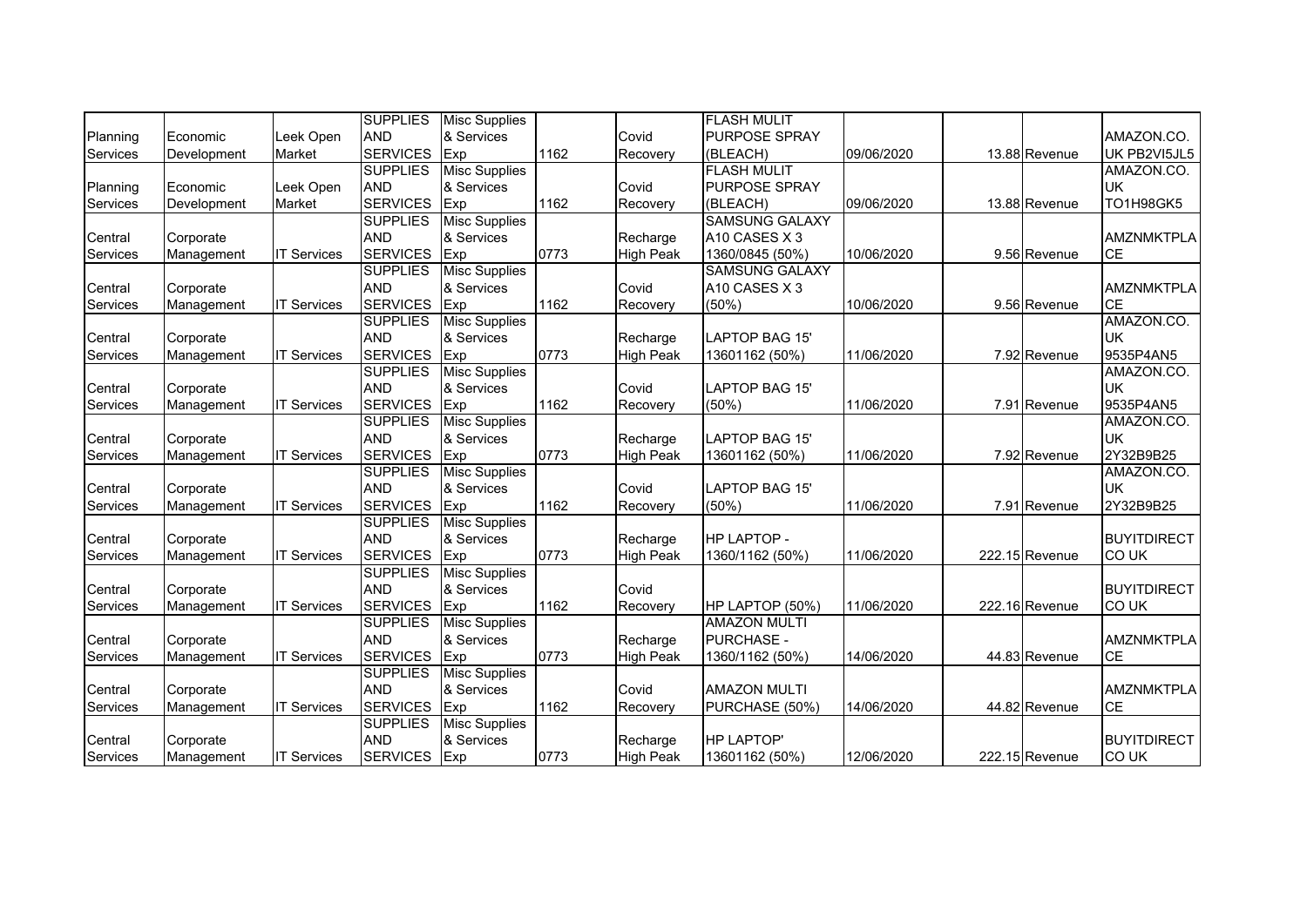|                            |                         |                    | <b>SUPPLIES</b>                                  | <b>Misc Supplies</b>                             |      |                              |                                                                                          |            |                   |                                              |
|----------------------------|-------------------------|--------------------|--------------------------------------------------|--------------------------------------------------|------|------------------------------|------------------------------------------------------------------------------------------|------------|-------------------|----------------------------------------------|
| Central                    | Corporate               |                    | <b>AND</b>                                       | & Services                                       |      | Covid                        |                                                                                          |            |                   | <b>BUYITDIRECT</b>                           |
| Services                   | Management              | <b>IT Services</b> | <b>SERVICES</b>                                  | Exp                                              | 1162 | Recovery                     | HP LAPTOP (50%)                                                                          | 12/06/2020 | 222.16 Revenue    | CO UK                                        |
|                            |                         |                    | <b>SUPPLIES</b>                                  | <b>Misc Supplies</b>                             |      |                              | <b>BATTERIES FOR MS</b>                                                                  |            |                   | <b>AMZNMKTPLA</b>                            |
| Central                    | Corporate               |                    | <b>AND</b>                                       | & Services                                       |      | Recharge                     | LUMIAS X 2                                                                               |            |                   | <b>CE</b>                                    |
| Services                   | Management              | <b>IT Services</b> | <b>SERVICES</b>                                  | Exp                                              | 0773 | <b>High Peak</b>             | 13600845 (50%)                                                                           | 11/06/2020 | 4.73 Revenue      | AMAZON.CO                                    |
|                            |                         |                    | <b>SUPPLIES</b>                                  | <b>Misc Supplies</b>                             |      |                              |                                                                                          |            |                   | <b>AMZNMKTPLA</b>                            |
| Central                    | Corporate               |                    | <b>AND</b>                                       | & Services                                       |      | Covid                        | <b>BATTERIES FOR MS</b>                                                                  |            |                   | <b>CE</b>                                    |
| Services                   | Management              | <b>IT Services</b> | <b>SERVICES</b>                                  | Exp                                              | 1162 | Recovery                     | LUMIAS X 2 (50%)                                                                         | 11/06/2020 | 4.74 Revenue      | AMAZON.CO                                    |
|                            |                         |                    | <b>SUPPLIES</b>                                  | <b>Misc Supplies</b>                             |      |                              | <b>SCREEN</b>                                                                            |            |                   | <b>AMZNMKTPLA</b>                            |
| Central                    | Corporate               |                    | <b>AND</b>                                       | & Services                                       |      | Recharge                     | <b>PROTECTORS - A10</b>                                                                  |            |                   | <b>CE</b>                                    |
| Services                   | Management              | <b>IT Services</b> | <b>SERVICES</b>                                  | Exp                                              | 0773 | <b>High Peak</b>             | 1360/1162 (50%)                                                                          | 14/06/2020 | 3.53 Revenue      | AMAZON.CO                                    |
|                            |                         |                    | <b>SUPPLIES</b>                                  | <b>Misc Supplies</b>                             |      |                              | <b>SCREEN</b>                                                                            |            |                   | <b>AMZNMKTPLA</b>                            |
| Central                    | Corporate               |                    | <b>AND</b>                                       | & Services                                       |      | Covid                        | <b>PROTECTORS - A10</b>                                                                  |            |                   | <b>CE</b>                                    |
| Services                   | Management              | <b>IT Services</b> | <b>SERVICES</b>                                  | Exp                                              | 1162 | Recovery                     | (50%                                                                                     | 14/06/2020 | 3.53 Revenue      | AMAZON.CO                                    |
| Central<br><b>Services</b> | Corporate<br>Management | <b>IT Services</b> | <b>SUPPLIES</b><br><b>AND</b><br><b>SERVICES</b> | <b>Misc Supplies</b><br>& Services<br>Exp        | 0773 | Recharge<br><b>High Peak</b> | <b>REFUNDED - 10W</b><br><b>ADAPTER CHARGER</b><br>FOR HP ELITEPAD<br>13601162 (50%)     | 15/06/2020 | -222.48 Revenue   | <b>PAYPAL</b><br><b>LINQI0617</b>            |
| Central<br>Services        | Corporate<br>Management | <b>IT Services</b> | <b>SUPPLIES</b><br><b>AND</b><br><b>SERVICES</b> | <b>Misc Supplies</b><br>& Services<br>Exp        | 1162 | Covid<br>Recovery            | <b>REFUNDED - 10W</b><br><b>ADAPTER CHARGER</b><br>FOR HP ELITEPAD<br>(50%)              | 15/06/2020 | $-222.47$ Revenue | <b>PAYPAL</b><br><b>LINQI0617</b>            |
| Central<br><b>Services</b> | Corporate<br>Management | <b>IT Services</b> | <b>SUPPLIES</b><br><b>AND</b><br><b>SERVICES</b> | <b>Misc Supplies</b><br>& Services<br>Exp        | 0773 | Recharge<br><b>High Peak</b> | <b>REFUND FOR 1 X HP</b><br>ELITEPAD 1000 G2<br><b>TABLET BATTERY</b><br>1360/1162 (50%) | 17/06/2020 | $-14.41$ Revenue  | <b>PAYPAL</b><br><b>MYCARTWOR</b><br>LD EB   |
| Central<br>Services        | Corporate<br>Management | <b>IT Services</b> | <b>SUPPLIES</b><br><b>AND</b><br><b>SERVICES</b> | <b>Misc Supplies</b><br>& Services<br><b>Exp</b> | 1162 | Covid<br>Recovery            | REFUND FOR 1 X HP<br>ELITEPAD 1000 G2<br><b>TABLET BATTERY</b><br>(50%                   | 17/06/2020 | -14.4 Revenue     | <b>PAYPAL</b><br><b>MYCARTWOR</b><br>LD EB   |
| Central<br><b>Services</b> | Corporate<br>Management | <b>IT Services</b> | <b>SUPPLIES</b><br><b>AND</b><br>SERVICES Exp    | <b>Misc Supplies</b><br>& Services               | 0773 | Recharge<br><b>High Peak</b> | PG MONITORED APP<br>- 1 YEAR<br>SUBSCRIPTION (1-<br>30) (1360/6948) (50%) 19/06/2020     |            | 225 Revenue       | <b>WWW.PICKP</b><br>ROTECTION.C<br><b>OM</b> |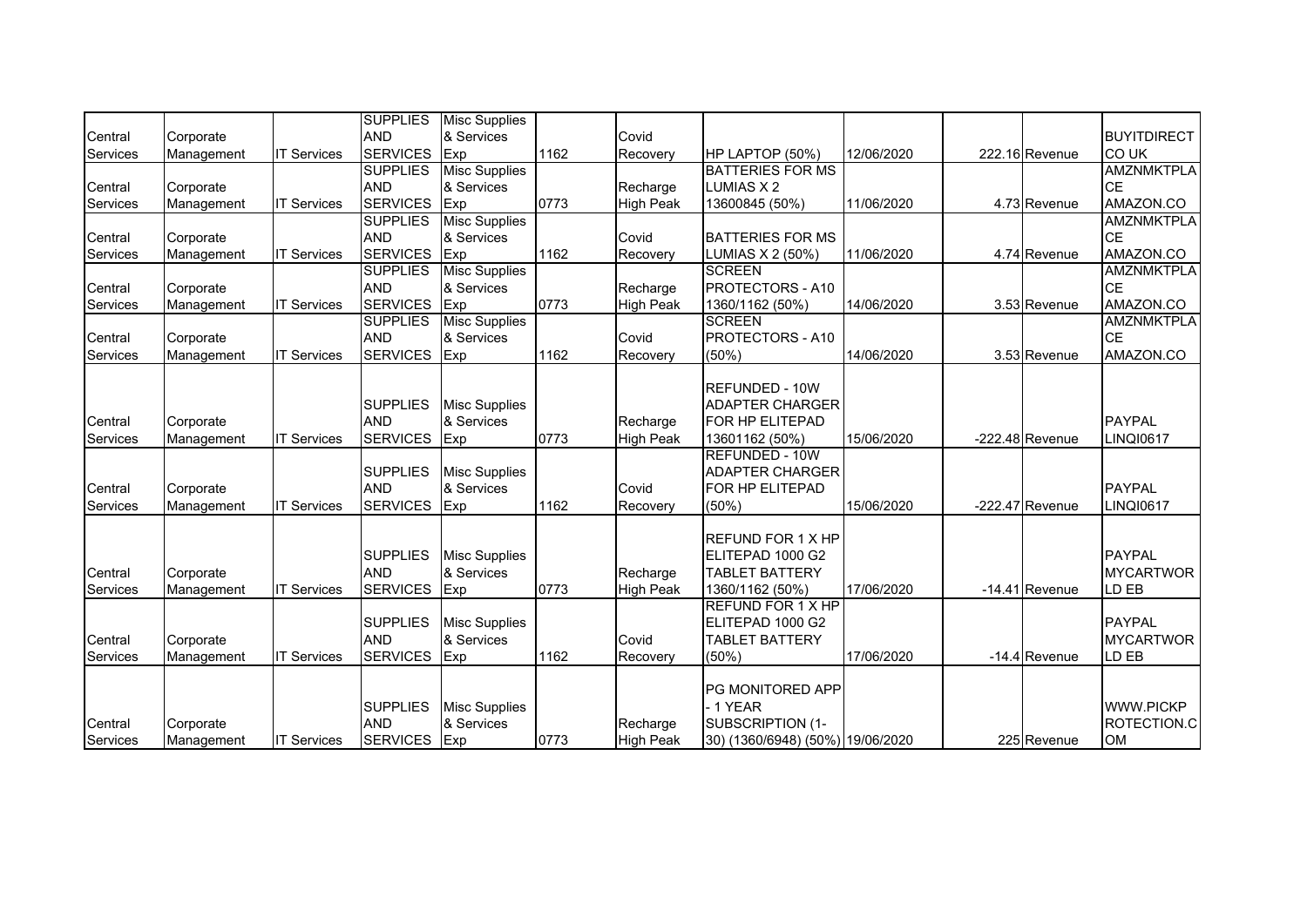|          |            |                    |                 |                      |      |                  | PG MONITORED APP      |            |                |                     |
|----------|------------|--------------------|-----------------|----------------------|------|------------------|-----------------------|------------|----------------|---------------------|
|          |            |                    | <b>SUPPLIES</b> | Communicatio         |      | Lone Worker      | - 1 YEAR              |            |                | <b>WWW.PICKP</b>    |
| Central  | Corporate  |                    | <b>AND</b>      | ns &                 |      | Mobile App       | SUBSCRIPTION (1-      |            |                | ROTECTION.C         |
| Services | Management | <b>IT Services</b> | <b>SERVICES</b> | Computing            | 6948 | Licence          | 30) (50%)             | 19/06/2020 | 225 Revenue    | <b>OM</b>           |
|          |            |                    | <b>SUPPLIES</b> | <b>Misc Supplies</b> |      |                  |                       |            |                |                     |
| Central  | Corporate  |                    | <b>AND</b>      | & Services           |      | Recharge         | LAPTOP' 13601162      |            |                | <b>BUYITDIRECT</b>  |
| Services | Management | <b>IT Services</b> | <b>SERVICES</b> | Exp                  | 0773 | <b>High Peak</b> | $(50\%)$              | 22/06/2020 | 214.61 Revenue | <b>COUK</b>         |
|          |            |                    | <b>SUPPLIES</b> | <b>Misc Supplies</b> |      |                  |                       |            |                |                     |
| Central  | Corporate  |                    | <b>AND</b>      | & Services           |      | Covid            |                       |            |                | <b>BUYITDIRECT</b>  |
| Services | Management | <b>IT Services</b> | <b>SERVICES</b> | Exp                  | 1162 | Recovery         | LAPTOP (50%)          | 22/06/2020 | 214.61 Revenue | <b>COUK</b>         |
|          |            |                    | <b>SUPPLIES</b> | <b>Misc Supplies</b> |      |                  |                       |            |                |                     |
| Central  | Corporate  |                    | <b>AND</b>      | & Services           |      | Recharge         | LAPTOP BAG 15'        |            |                | AMAZON.CO.          |
| Services | Management | <b>IT Services</b> | <b>SERVICES</b> | Exp                  | 0773 | <b>High Peak</b> | 13601162 (50%)        | 22/06/2020 | 9.17 Revenue   | <b>UK IZ2IV4C15</b> |
|          |            |                    | <b>SUPPLIES</b> | <b>Misc Supplies</b> |      |                  |                       |            |                |                     |
| Central  | Corporate  |                    | <b>AND</b>      | & Services           |      | Covid            | <b>LAPTOP BAG 15'</b> |            |                | AMAZON.CO.          |
| Services | Management | <b>IT Services</b> | <b>SERVICES</b> | Exp                  | 1162 | Recovery         | $(50\%)$              | 22/06/2020 | 9.16 Revenue   | <b>UK IZ2IV4C15</b> |
|          |            |                    | <b>SUPPLIES</b> | <b>Misc Supplies</b> |      |                  |                       |            |                | <b>PAYPAL</b>       |
| Central  | Corporate  |                    | <b>AND</b>      | & Services           |      | Recharge         | HP CHARGER -          |            |                | <b>REBECCAHE</b>    |
| Services | Management | <b>IT Services</b> | <b>SERVICES</b> | Exp                  | 0773 | <b>High Peak</b> | 1360/1162 (50%)       | 23/06/2020 | 7.5 Revenue    | WI EB               |
|          |            |                    | <b>SUPPLIES</b> | <b>Misc Supplies</b> |      |                  |                       |            |                | <b>PAYPAL</b>       |
| Central  | Corporate  |                    | <b>AND</b>      | & Services           |      | Covid            |                       |            |                | <b>REBECCAHE</b>    |
| Services | Management | <b>IT Services</b> | <b>SERVICES</b> | Exp                  | 1162 | Recovery         | HP CHARGER (50%)      | 23/06/2020 | 7.49 Revenue   | WI EB               |
|          |            |                    | <b>SUPPLIES</b> | <b>Misc Supplies</b> |      |                  | HP 10 WATT AC         |            |                |                     |
| Central  | Corporate  |                    | <b>AND</b>      | & Services           |      | Recharge         | POWER ADAPTER         |            |                |                     |
| Services | Management | <b>IT Services</b> | <b>SERVICES</b> | Exp                  | 0773 | <b>High Peak</b> | 13601162 (50%)        | 24/06/2020 | 22.6 Revenue   | <b>AA2Z SUPPLY</b>  |
|          |            |                    | <b>SUPPLIES</b> | <b>Misc Supplies</b> |      |                  | HP 10 WATT AC         |            |                |                     |
| Central  | Corporate  |                    | <b>AND</b>      | & Services           |      | Covid            | POWER ADAPTER         |            |                |                     |
| Services | Management | <b>IT Services</b> | <b>SERVICES</b> | Exp                  | 1162 | Recovery         | $(50\%)$              | 24/06/2020 | 22.6 Revenue   | <b>AA2Z SUPPLY</b>  |
|          |            |                    | <b>SUPPLIES</b> | <b>Misc Supplies</b> |      |                  |                       |            |                |                     |
| Central  | Corporate  |                    | <b>AND</b>      | & Services           |      | Recharge         | LAPTOP 13601162       |            |                | <b>BUYITDIRECT</b>  |
| Services | Management | <b>IT Services</b> | <b>SERVICES</b> | Exp                  | 0773 | <b>High Peak</b> | (50%)                 | 24/06/2020 | 214.61 Revenue | CO UK               |
|          |            |                    | <b>SUPPLIES</b> | <b>Misc Supplies</b> |      |                  |                       |            |                |                     |
| Central  | Corporate  |                    | <b>AND</b>      | & Services           |      | Covid            |                       |            |                | <b>BUYITDIRECT</b>  |
| Services | Management | <b>IT Services</b> | <b>SERVICES</b> | Exp                  | 1162 | Recovery         | <b>LAPTOP (50%)</b>   | 24/06/2020 | 214.61 Revenue | <b>COUK</b>         |
|          |            |                    | <b>SUPPLIES</b> | <b>Misc Supplies</b> |      |                  | USB 2.0 ETHERNET      |            |                | <b>AMZNMKTPLA</b>   |
| Central  | Corporate  |                    | <b>AND</b>      | & Services           |      | Recharge         | ADAPTER 13601162      |            |                | <b>CE</b>           |
| Services | Management | <b>IT Services</b> | <b>SERVICES</b> | Exp                  | 0773 | <b>High Peak</b> | $(50\%)$              | 24/06/2020 | 7.07 Revenue   | AMAZON.CO           |
|          |            |                    | <b>SUPPLIES</b> | <b>Misc Supplies</b> |      |                  |                       |            |                | <b>AMZNMKTPLA</b>   |
| Central  | Corporate  |                    | <b>AND</b>      | & Services           |      | Covid            | USB 2.0 ETHERNET      |            |                | <b>CE</b>           |
| Services | Management | <b>IT Services</b> | <b>SERVICES</b> | Exp                  | 1162 | Recovery         | ADAPTER (50%)         | 24/06/2020 | 7.08 Revenue   | AMAZON.CO           |